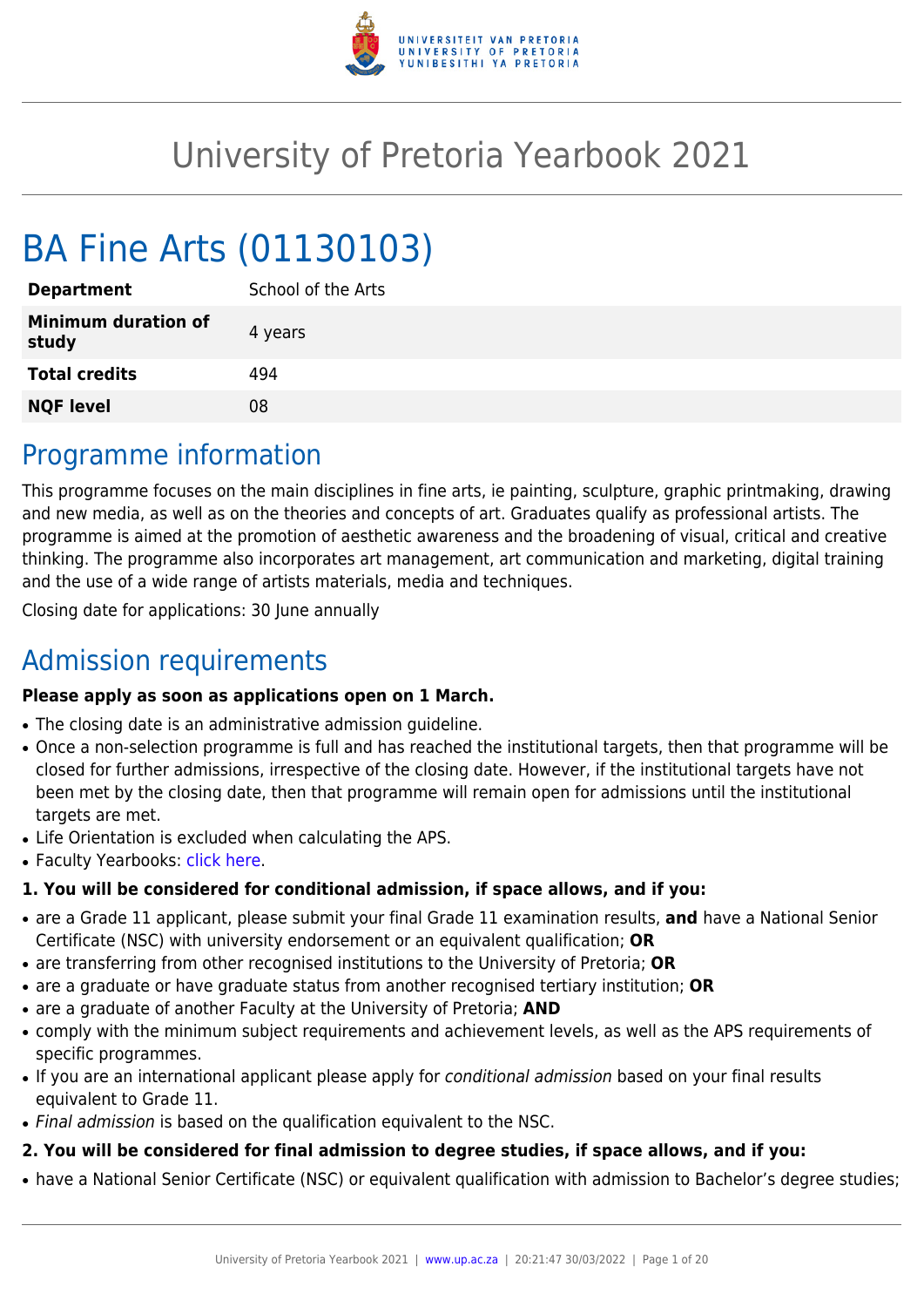

**and** comply with the minimum subject requirements as well as the APS requirements of their chosen programme; **OR**

- are a student transferring from another recognised tertiary institution and comply with the programme requirements; **OR**
- have graduate status from another recognised tertiary institution, or are a graduate of another Faculty at the University of Pretoria.
- If you are an international student or are a student with other qualifications equivalent to the NSC (including school qualifications from other countries, eg Spain, New Zealand, etc), you must obtain a Complete Exemption Certificate or a Foreign Conditional Exemption Certificate based on your international ('foreign') qualifications. Certificates can only be obtained from Universities South Africa (USAf) at [click here](https://mb.usaf.ac.za)[.](http://www.mb.usaf.ac.za/) In addition, these candidates must meet the relevant programme admission requirements.

| <b>Minimum requirements</b><br><b>Achievement level</b>                     |          |            |
|-----------------------------------------------------------------------------|----------|------------|
| <b>English Home Language or English</b><br><b>First Additional Language</b> |          | <b>APS</b> |
| NSC/IEB                                                                     | AS Level |            |
| 5                                                                           |          | 30         |

To retain admission, you must obtain an APS of at least 28 in the NSC.

## Additional requirements

Departmental selection is necessary prior to admission to this programme. Although Art as a Grade 12 subject is not a requirement, a candidate must be able to demonstrate his/her creative potential and commitment to the chosen field of study. Candidates are therefore required to submit a portfolio of work for a merit selection review and, if invited, undergo a series of selection processes and be interviewed by a selection committee. Contact the coordinator for more information.

## Other programme-specific information

Students who are deemed NOT to be at risk of their level of academic literacy, are exempted from ALL 110 and ALL 125.

## Promotion to next study year

- To be promoted to the second year of study, a student should pass all the core modules prescribed for the first year of study.
- To be promoted to the third year of study, a student should pass all the core modules prescribed for the second year of study.
- To be promoted to the fourth year of study, a student should pass all the core modules prescribed for the third year of study.

The Dean may approve exceptions to these promotion requirements on the recommendation of the head of the department.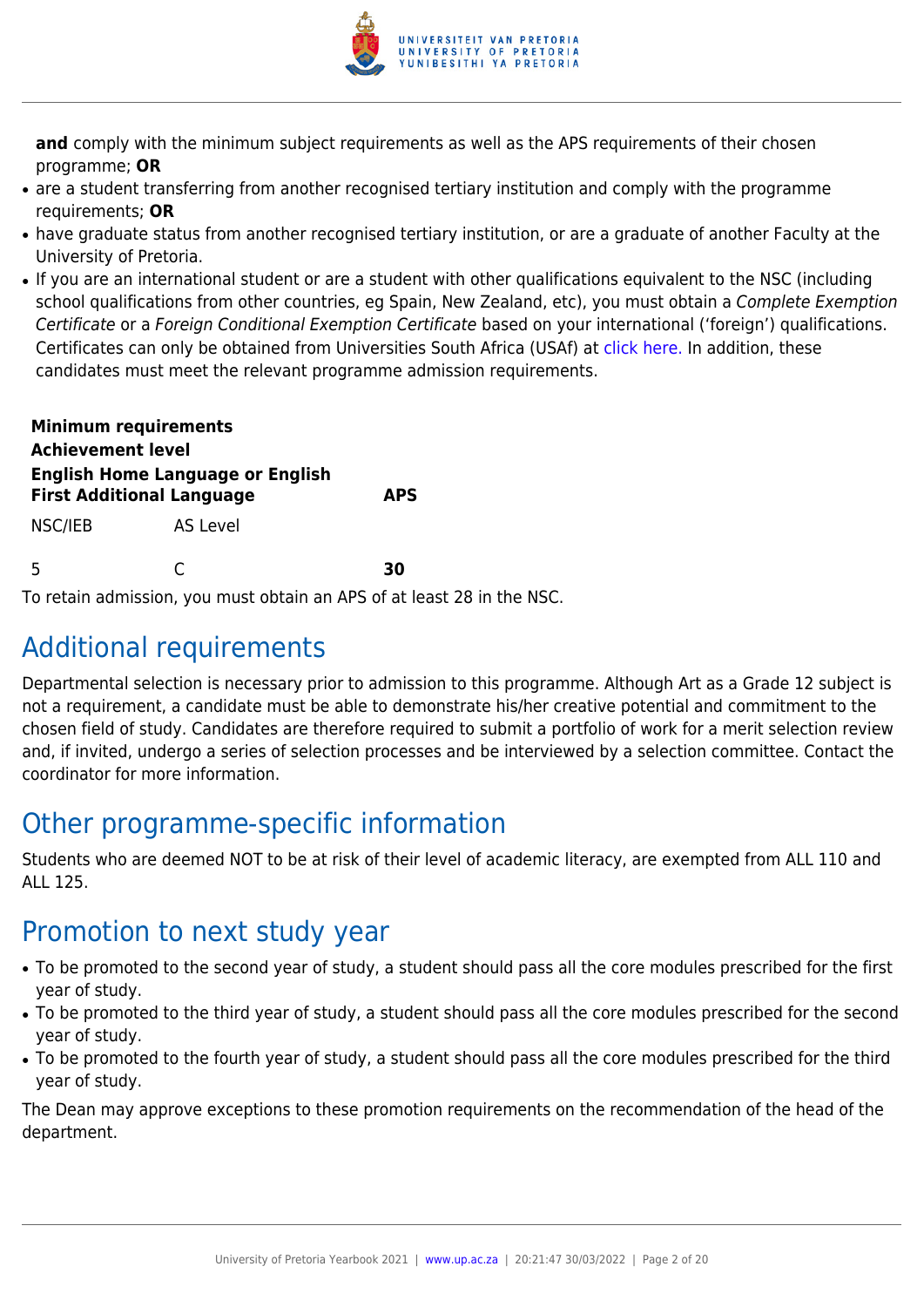

## Pass with distinction

The degree is awarded with distinction to a candidate who obtains at least 75% in BKK 400 and in VKK 401.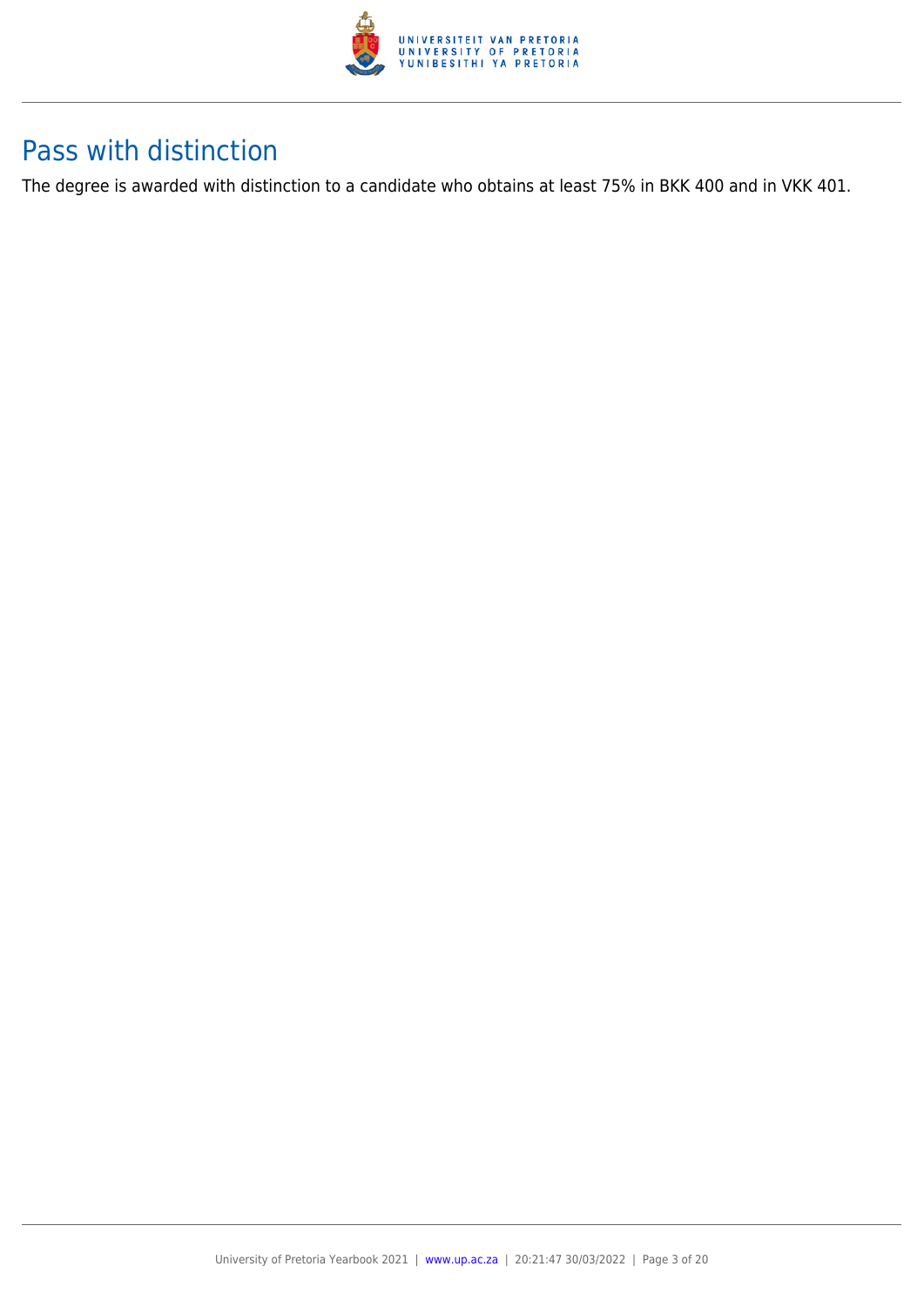

## Curriculum: Year 1

### **Minimum credits: 126**

To be promoted to the second year of study, a student should pass the following modules: BKK 101, VIT 101, VKK 111 and 121.

### **Fundamental modules**

### **Academic information management 111 (AIM 111)**

| <b>Module credits</b>         | 4.00                                                                                                                                                                                                                                                                                                                                 |
|-------------------------------|--------------------------------------------------------------------------------------------------------------------------------------------------------------------------------------------------------------------------------------------------------------------------------------------------------------------------------------|
| <b>NQF Level</b>              | 05                                                                                                                                                                                                                                                                                                                                   |
| Service modules               | Faculty of Engineering, Built Environment and Information Technology<br><b>Faculty of Education</b><br><b>Faculty of Economic and Management Sciences</b><br><b>Faculty of Humanities</b><br>Faculty of Law<br><b>Faculty of Health Sciences</b><br>Faculty of Natural and Agricultural Sciences<br>Faculty of Theology and Religion |
| <b>Prerequisites</b>          | No prerequisites.                                                                                                                                                                                                                                                                                                                    |
| <b>Contact time</b>           | 2 lectures per week                                                                                                                                                                                                                                                                                                                  |
| <b>Language of tuition</b>    | Module is presented in English                                                                                                                                                                                                                                                                                                       |
| <b>Department</b>             | <b>Information Science</b>                                                                                                                                                                                                                                                                                                           |
| <b>Period of presentation</b> | Semester 1                                                                                                                                                                                                                                                                                                                           |
|                               |                                                                                                                                                                                                                                                                                                                                      |

#### **Module content**

Find, evaluate, process, manage and present information resources for academic purposes using appropriate technology.

### **Academic information management 121 (AIM 121)**

| <b>Module credits</b>  | 4.00                                                                                                                                                                                                                                                                                                                                                                         |
|------------------------|------------------------------------------------------------------------------------------------------------------------------------------------------------------------------------------------------------------------------------------------------------------------------------------------------------------------------------------------------------------------------|
| <b>NQF Level</b>       | 05                                                                                                                                                                                                                                                                                                                                                                           |
| <b>Service modules</b> | Faculty of Engineering, Built Environment and Information Technology<br><b>Faculty of Education</b><br><b>Faculty of Economic and Management Sciences</b><br><b>Faculty of Humanities</b><br>Faculty of Law<br><b>Faculty of Health Sciences</b><br>Faculty of Natural and Agricultural Sciences<br>Faculty of Theology and Religion<br><b>Faculty of Veterinary Science</b> |
| <b>Prerequisites</b>   | No prerequisites.                                                                                                                                                                                                                                                                                                                                                            |
| <b>Contact time</b>    | 2 lectures per week                                                                                                                                                                                                                                                                                                                                                          |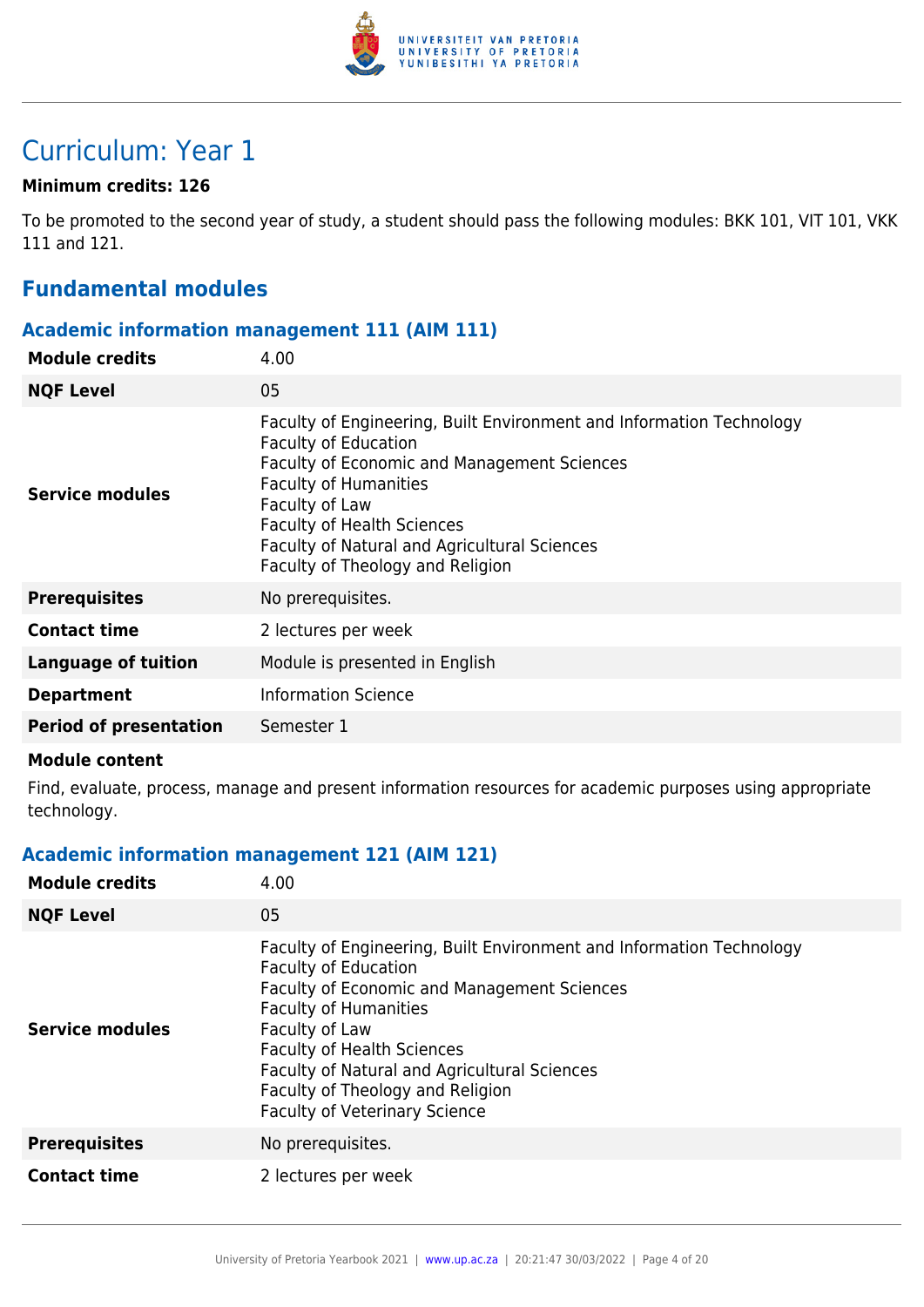

| <b>Language of tuition</b>    | Module is presented in English |
|-------------------------------|--------------------------------|
| <b>Department</b>             | <b>Informatics</b>             |
| <b>Period of presentation</b> | Semester 2                     |

Apply effective search strategies in different technological environments. Demonstrate the ethical and fair use of information resources. Integrate 21st-century communications into the management of academic information.

### **Academic literacy 110 (ALL 110)**

| <b>Module credits</b>         | 6.00                                                                  |
|-------------------------------|-----------------------------------------------------------------------|
| <b>NQF Level</b>              | 05                                                                    |
| Service modules               | <b>Faculty of Health Sciences</b><br>Faculty of Theology and Religion |
| <b>Prerequisites</b>          | No prerequisites.                                                     |
| <b>Contact time</b>           | 2 lectures per week                                                   |
| <b>Language of tuition</b>    | Module is presented in English                                        |
| <b>Department</b>             | Unit for Academic Literacy                                            |
| <b>Period of presentation</b> | Semester 1                                                            |

### **Module content**

This module intends to equip students to cope more confidently and competently with the reading and understanding of a variety of texts, to apply these skills in a variety of contexts and to follow the conventions of academic writing.

### **Academic literacy for Humanities 125 (ALL 125)**

| <b>Module credits</b>         | 6.00                              |
|-------------------------------|-----------------------------------|
| <b>NQF Level</b>              | 05                                |
| <b>Service modules</b>        | <b>Faculty of Health Sciences</b> |
| <b>Prerequisites</b>          | No prerequisites.                 |
| <b>Contact time</b>           | 2 lectures per week               |
| <b>Language of tuition</b>    | Module is presented in English    |
| <b>Department</b>             | Unit for Academic Literacy        |
| <b>Period of presentation</b> | Semester 2                        |

### **Module content**

This module equips students to understand and use a range of discipline-specific terminology; apply the strategies of critical and comprehensive reading to their own academic literacy; apply the conventions of academic writing to their own writing, using the process approach, to produce intelligible academic texts and use the correct referencing technique as required by the faculty.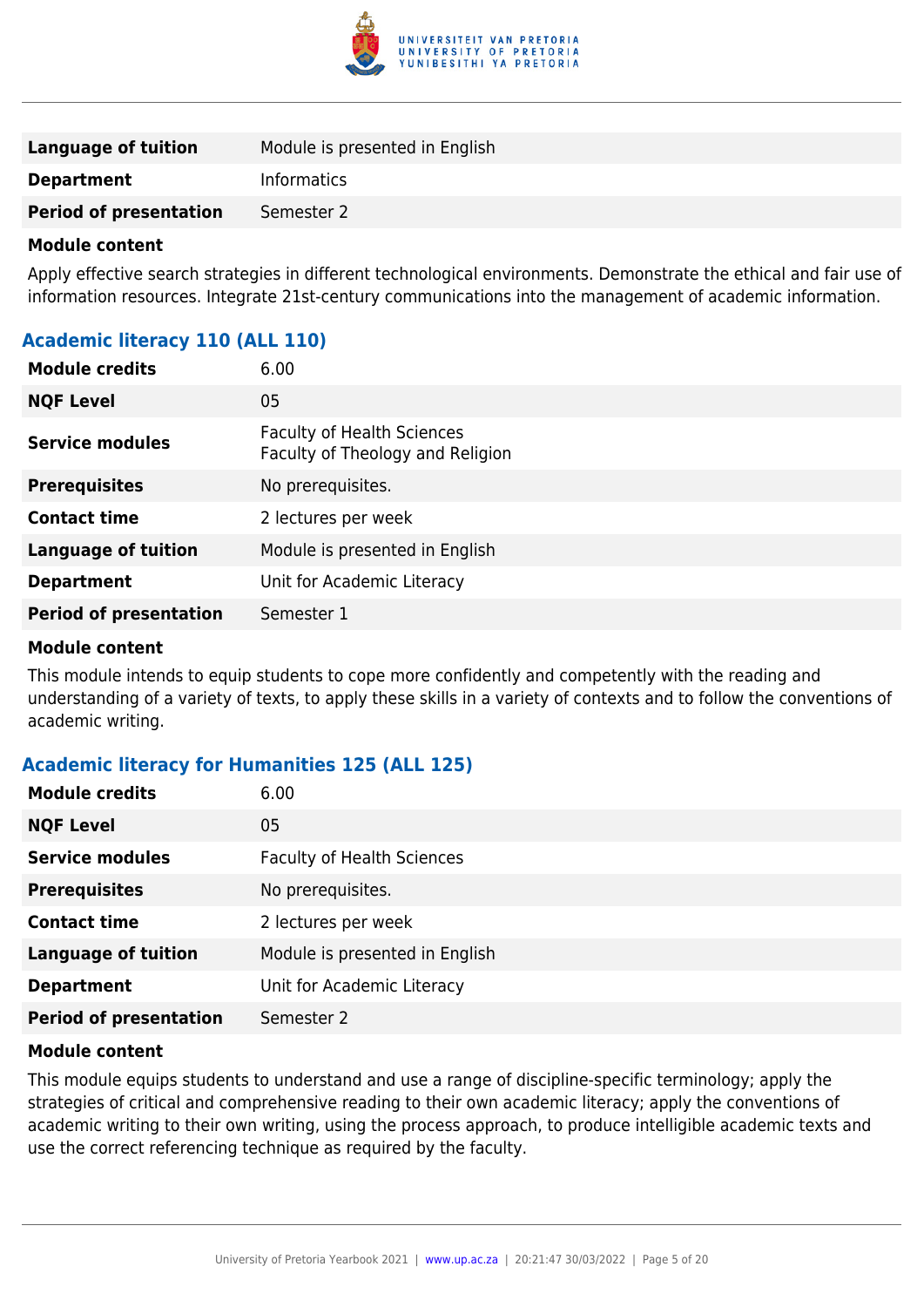

### **Academic orientation 101 (UPO 101)**

| <b>Module credits</b>                | 0.00                           |
|--------------------------------------|--------------------------------|
| <b>NQF Level</b>                     | 00                             |
| <b>Prerequisites</b>                 | No prerequisites.              |
| <b>Language of tuition</b>           | Module is presented in English |
| <b>Department</b>                    | <b>Humanities Deans Office</b> |
| <b>Period of presentation</b>        | Year                           |
| Visual culture studies 111 (VKK 111) |                                |
| <b>Module credits</b>                | 12.00                          |

| <b>NQF Level</b>              | 05                                                                   |
|-------------------------------|----------------------------------------------------------------------|
| <b>Service modules</b>        | Faculty of Engineering, Built Environment and Information Technology |
| <b>Prerequisites</b>          | No prerequisites.                                                    |
| <b>Contact time</b>           | 3 lectures per week                                                  |
| <b>Language of tuition</b>    | Module is presented in English                                       |
| <b>Department</b>             | School of the Arts                                                   |
| <b>Period of presentation</b> | Semester 1                                                           |
|                               |                                                                      |

### **Module content**

### Foundations of visual culture

This module introduces art and visual culture theory using a wide range of texts and ideas. The module gives students wide exposure to visual discourses and includes a variety of visual culture examples e.g. artworks, advertisements. These discourses may include: exploring what visual culture is; modes of analysis; introducing terminology such as ideology and myth; dealing with selected periods from history contextually; introducing cultural icons and themes from popular visual culture.

### **Core modules**

### **Fine arts (1) 101 (BKK 101)**

| <b>Module credits</b>         | 48.00                                                                    |
|-------------------------------|--------------------------------------------------------------------------|
| <b>NQF Level</b>              | 05                                                                       |
| <b>Prerequisites</b>          | Admission into relevant programme.                                       |
| <b>Contact time</b>           | 1 lecture per week, 2 discussion classes per week, 6 practicals per week |
| <b>Language of tuition</b>    | Module is presented in English                                           |
| <b>Department</b>             | School of the Arts                                                       |
| <b>Period of presentation</b> | Year                                                                     |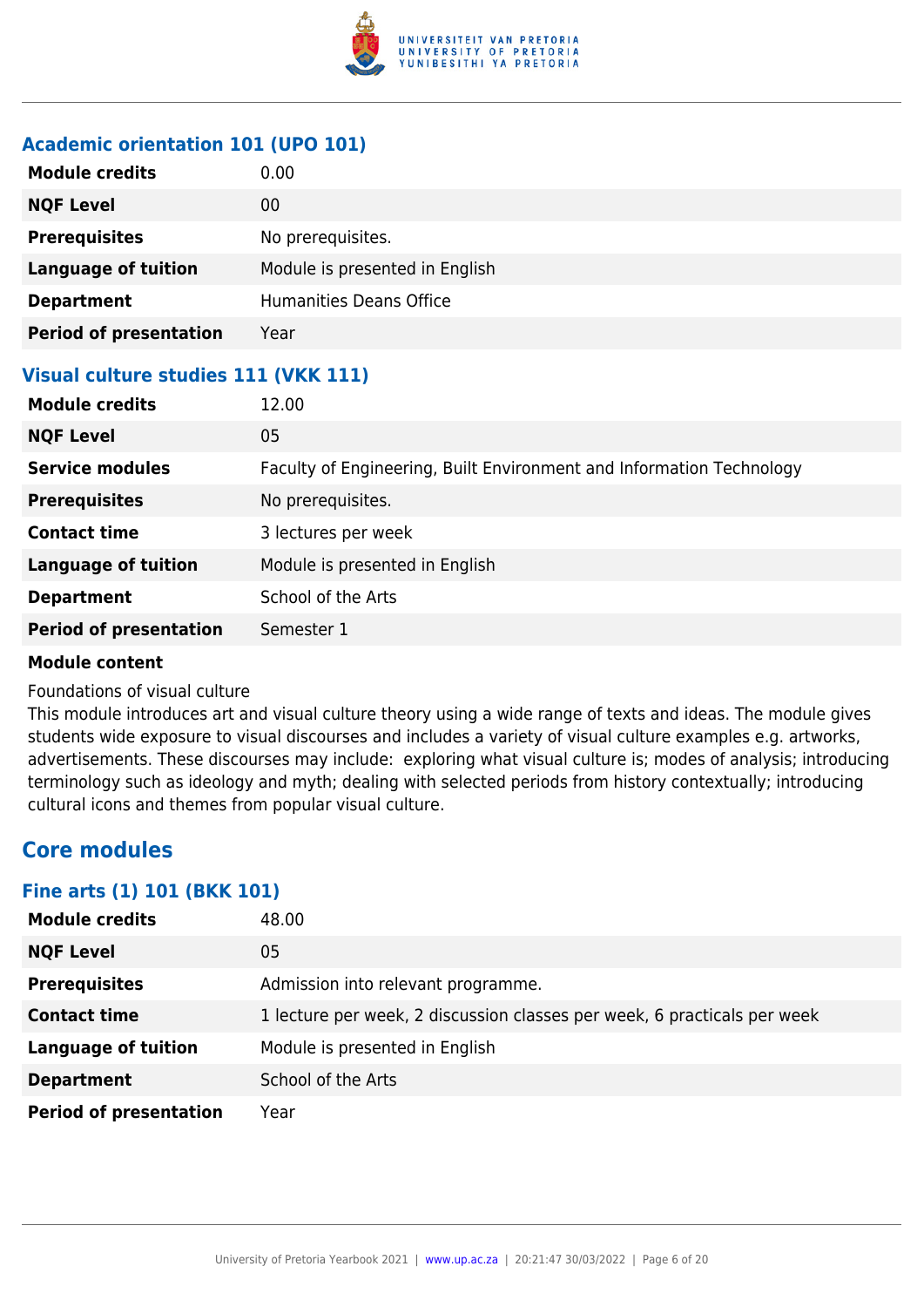

\*Requires departmental selection

During the first year, students will explore a range of 2D, 3D and digital mediums and processes as practiced in various studio modalities, including graphic printmaking, painting, sculpture, drawing and digital laboratories. The subject will develop students' technical abilities and artistic expression related to ideas, formal aspects, materials and techniques through the processes of conceptualisation, observation, visualisation, materialisation, documentation, representation and presentation of artworks. Students are introduced to Fine Art research approaches and methods. Through themed projects and self-study, students will explore critical concepts and methods in historical and contemporary art practices.

### **Professional art practice (1) 101 (VIT 101)**

| <b>Module credits</b>         | 24.00                                                                    |
|-------------------------------|--------------------------------------------------------------------------|
| <b>NQF Level</b>              | 05                                                                       |
| <b>Prerequisites</b>          | Admission into relevant programme.                                       |
| <b>Contact time</b>           | 1 lecture per week, 2 discussion classes per week, 6 practicals per week |
| <b>Language of tuition</b>    | Module is presented in English                                           |
| <b>Department</b>             | School of the Arts                                                       |
| <b>Period of presentation</b> | Year                                                                     |

### **Module content**

\*Requires departmental selection

This module offers occupational related preparation by familiarising students with art institutions and the art industry; and by providing skills in the promotional aspects of their personal art practice. Students will conduct site visits and research, reflect and report on the local art industry, its institutions and communities as codified practices. Opportunities will be provided for students to evaluate and investigate a specific facet of the local arts and culture environment through conducting interviews and contextual research. Students will be introduced to ethical matters in the discipline and will be orientated towards a community art engagement. Further, the module provides guidance on preparing self-promotional documents and opportunities to enhance social and networking skills.

### **Visual culture studies 121 (VKK 121)**

| <b>Module credits</b>         | 12.00                          |
|-------------------------------|--------------------------------|
| <b>NQF Level</b>              | 05                             |
| <b>Prerequisites</b>          | No prerequisites.              |
| <b>Contact time</b>           | 3 lectures per week            |
| <b>Language of tuition</b>    | Module is presented in English |
| <b>Department</b>             | School of the Arts             |
| <b>Period of presentation</b> | Semester 2                     |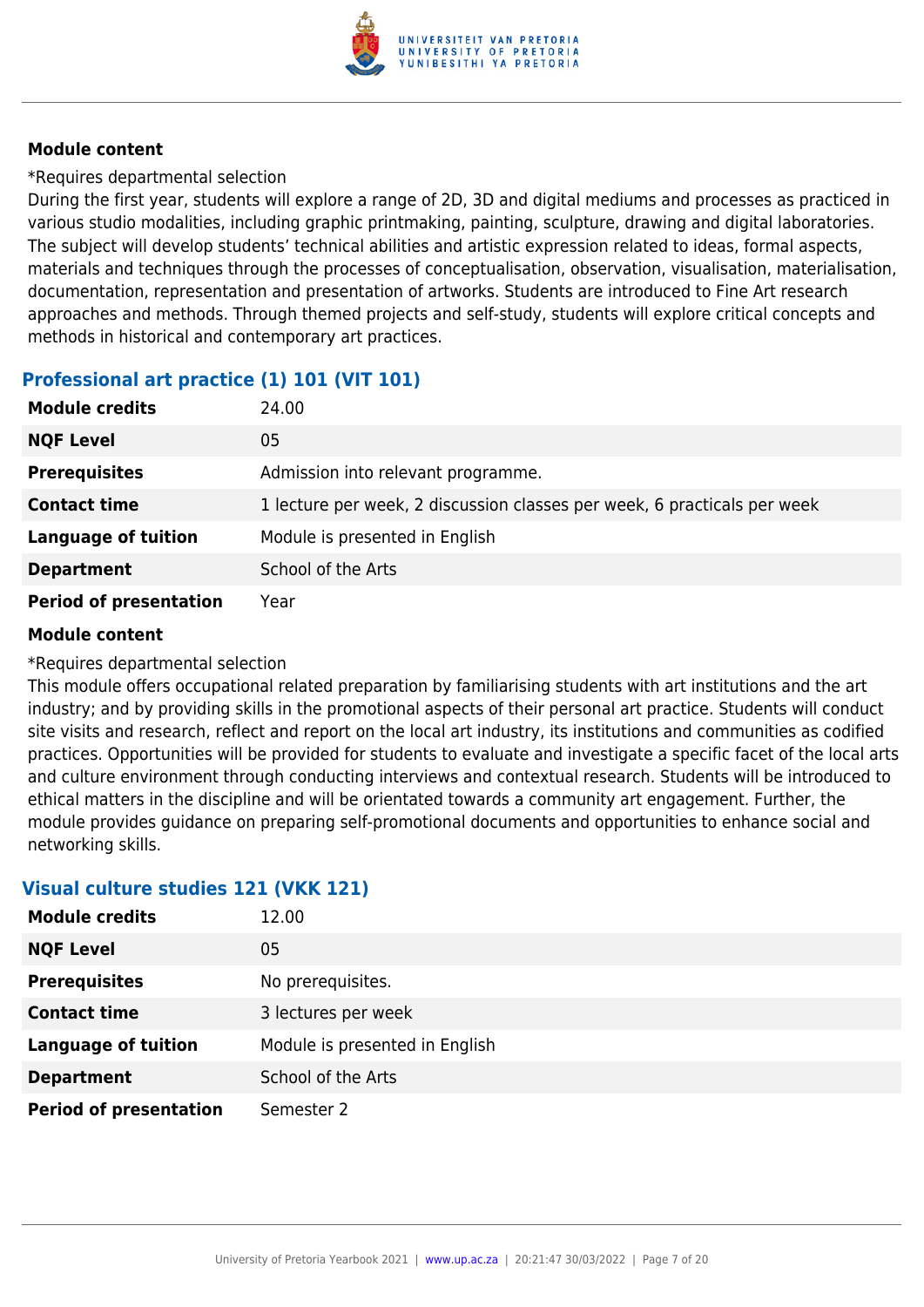

### Images across media: current issues

This module presents an introduction into the ways in which images appear across media in contemporary visual culture from a specific African perspective within the global. This is done by means of exploring key modes, themes, genres, platforms and visual texts. Among the media and mediums that may be covered are photography, art, graphic design, advertising, film, documentaries, video, digital and social media.

### **Elective modules**

### **Afrikaans 110 (AFR 110)**

| <b>Module credits</b>         | 12.00                                                                                                                                                                                                            |
|-------------------------------|------------------------------------------------------------------------------------------------------------------------------------------------------------------------------------------------------------------|
| <b>NQF Level</b>              | 06                                                                                                                                                                                                               |
| <b>Service modules</b>        | Faculty of Engineering, Built Environment and Information Technology<br><b>Faculty of Education</b><br><b>Faculty of Economic and Management Sciences</b><br>Faculty of Law<br><b>Faculty of Health Sciences</b> |
| <b>Prerequisites</b>          | No prerequisites.                                                                                                                                                                                                |
| <b>Contact time</b>           | 2 discussion classes per week, 2 lectures per week                                                                                                                                                               |
| <b>Language of tuition</b>    | Module is presented in Afrikaans                                                                                                                                                                                 |
| <b>Department</b>             | Afrikaans                                                                                                                                                                                                        |
| <b>Period of presentation</b> | Semester 1                                                                                                                                                                                                       |

#### **Module content**

**Taalkundekomponent**: Inleiding tot die Afrikaanse taalkunde met klem op lees-en skryfvaardigheid. **Letterkundekomponent**: Inleiding tot die Afrikaanse en Nederlandse letterkunde aan die hand van kortverhale en gedigte.

### **Afrikaans 120 (AFR 120)**

| <b>Module credits</b>         | 12.00                                                                                                                                                                       |
|-------------------------------|-----------------------------------------------------------------------------------------------------------------------------------------------------------------------------|
| <b>NQF Level</b>              | 06                                                                                                                                                                          |
| <b>Service modules</b>        | Faculty of Engineering, Built Environment and Information Technology<br><b>Faculty of Education</b><br><b>Faculty of Economic and Management Sciences</b><br>Faculty of Law |
| <b>Prerequisites</b>          | No prerequisites.                                                                                                                                                           |
| <b>Contact time</b>           | 2 discussion classes per week, 2 lectures per week                                                                                                                          |
| <b>Language of tuition</b>    | Module is presented in Afrikaans                                                                                                                                            |
| <b>Department</b>             | Afrikaans                                                                                                                                                                   |
| <b>Period of presentation</b> | Semester 2                                                                                                                                                                  |
|                               |                                                                                                                                                                             |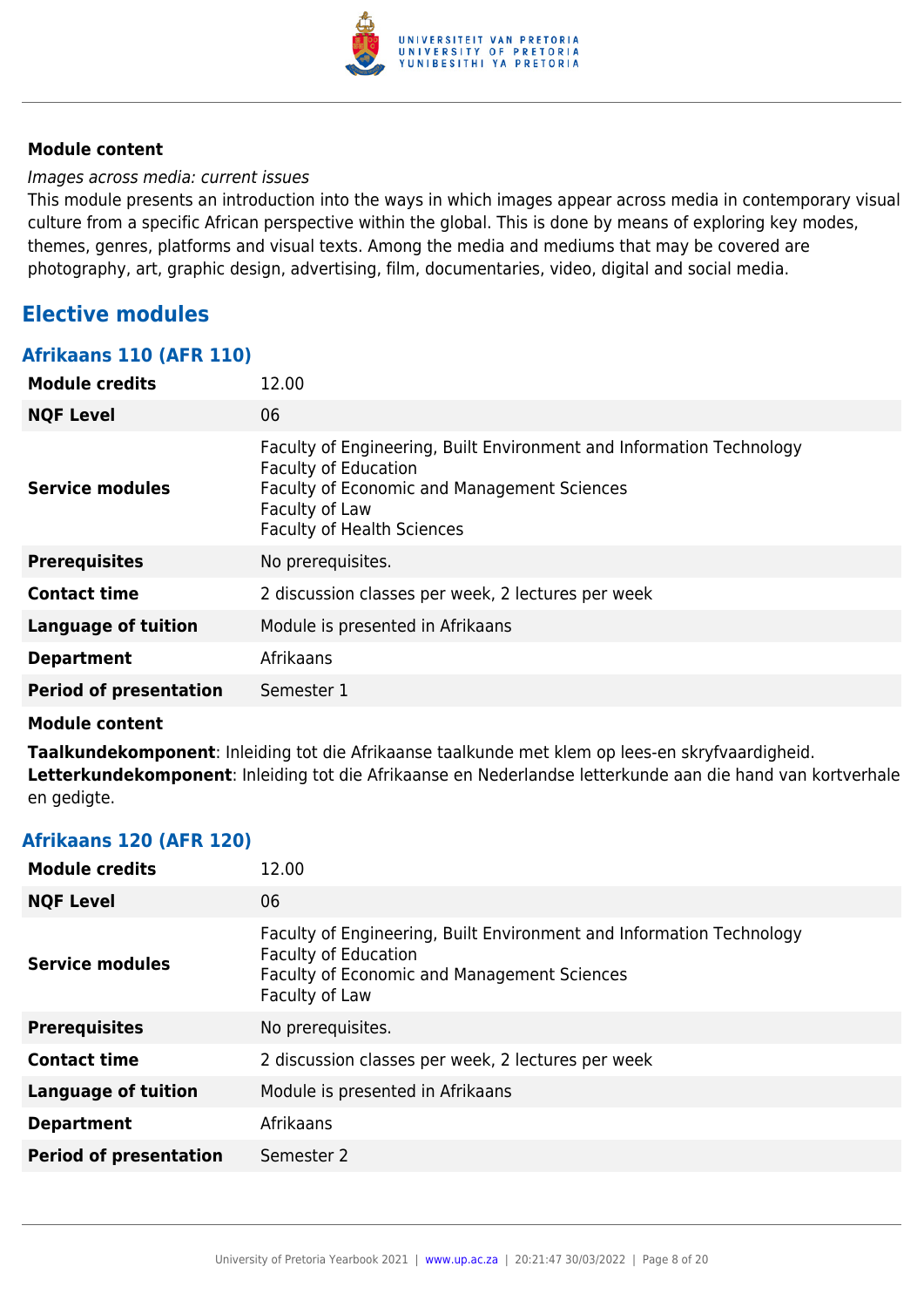

**Taalkundekomponent**: Inleiding tot die Afrikaanse sintaksis, fonetiek en taalgeskiedenis. **Letterkundekomponent**:Inleiding tot die Romankuns Inleiding tot die Drama

### **Introduction to Social Anthropology 110 (APL 110)**

| <b>Module credits</b>         | 12.00                                    |
|-------------------------------|------------------------------------------|
| <b>NQF Level</b>              | 05                                       |
| <b>Prerequisites</b>          | No prerequisites.                        |
| <b>Contact time</b>           | 1 tutorial per week, 2 lectures per week |
| <b>Language of tuition</b>    | Module is presented in English           |
| <b>Department</b>             | Anthropology and Archaeology             |
| <b>Period of presentation</b> | Semester 1                               |

#### **Module content**

This introduction to social anthropology introduces basic themes of the discipline including ritual, religion, marriage and sex. It combines classic studies with recent scholarship, and asks the 'big question' about human society and human cultures that offer challenging perspectives on the world we live in.

### **Advanced introduction to Social Anthropology 120 (APL 120)**

| <b>Module credits</b>         | 12.00                                    |
|-------------------------------|------------------------------------------|
| <b>NQF Level</b>              | 05                                       |
| <b>Prerequisites</b>          | No prerequisites.                        |
| <b>Contact time</b>           | 1 tutorial per week, 2 lectures per week |
| <b>Language of tuition</b>    | Module is presented in English           |
| <b>Department</b>             | Anthropology and Archaeology             |
| <b>Period of presentation</b> | Semester 2                               |

#### **Module content**

This module builds on the ethnographic and theoretical themes introduced in APL 110, asking particular questions about how we may think about the relationship between the local and the global; indigenous and universal; public and private; the real and the possible.The module continues in the vein of APL 110, in that it explicitly encourages students to understand the society in which they live through a series of critical anthropological perspectives.

### **English 110 (ENG 110)**

| <b>Module credits</b> | 12.00 |
|-----------------------|-------|
| <b>NQF Level</b>      | 06    |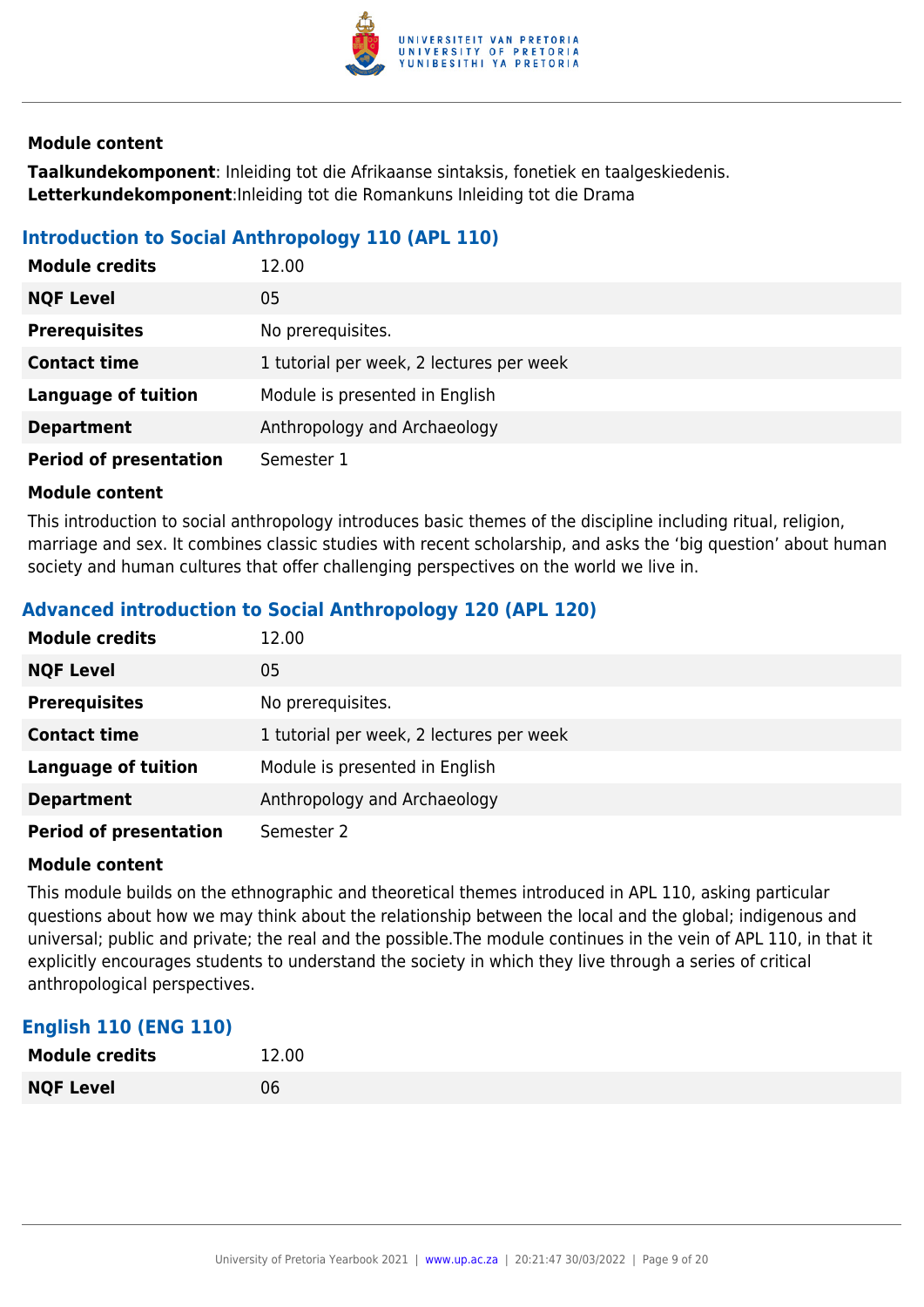

| <b>Service modules</b>        | Faculty of Engineering, Built Environment and Information Technology<br><b>Faculty of Education</b><br><b>Faculty of Economic and Management Sciences</b><br>Faculty of Law<br><b>Faculty of Health Sciences</b> |
|-------------------------------|------------------------------------------------------------------------------------------------------------------------------------------------------------------------------------------------------------------|
| <b>Prerequisites</b>          | No prerequisites.                                                                                                                                                                                                |
| <b>Contact time</b>           | 1 discussion class per week, 2 lectures per week, 2 web-based periods per week                                                                                                                                   |
| <b>Language of tuition</b>    | Module is presented in English                                                                                                                                                                                   |
| <b>Department</b>             | English                                                                                                                                                                                                          |
| <b>Period of presentation</b> | Semester 1                                                                                                                                                                                                       |

\*Alternative evening classes - 2 discussion classes per week Introduction to Literature in English (1)

This module introduces the study of literature by examining a number of texts representing different genres (poetry, prose, drama). The texts studied here will be mainly from the pre-twentieth century era and may include texts written in English from both Africa and other parts of the world. The aim of this module is to equip students with the critical and analytical skills required for a perceptive reading of poetry, novels and plays.

### **English 120 (ENG 120)**

| <b>Module credits</b>         | 12.00                                                                                                                                                                                                    |
|-------------------------------|----------------------------------------------------------------------------------------------------------------------------------------------------------------------------------------------------------|
| <b>NQF Level</b>              | 06                                                                                                                                                                                                       |
| <b>Service modules</b>        | Faculty of Engineering, Built Environment and Information Technology<br><b>Faculty of Education</b><br>Faculty of Economic and Management Sciences<br>Faculty of Law<br>Faculty of Theology and Religion |
| <b>Prerequisites</b>          | No prerequisites.                                                                                                                                                                                        |
| <b>Contact time</b>           | 1 discussion class per week, 2 lectures per week                                                                                                                                                         |
| <b>Language of tuition</b>    | Module is presented in English                                                                                                                                                                           |
| <b>Department</b>             | English                                                                                                                                                                                                  |
| <b>Period of presentation</b> | Semester 2                                                                                                                                                                                               |

#### **Module content**

\*Alternative evening classes: 2 discussion classes per week

Introduction to Literature in English (2)

This module introduces the study of post-nineteenth century literature by examining a number of texts representing different genres (poetry, drama, prose). Texts will be from both Africa and other parts of the world. By the end of this module students should have the background and analytical skills to perceptively read modern and contemporary poetry, novels and plays.

### **Philosophy 110 (FIL 110)**

**Module credits** 12.00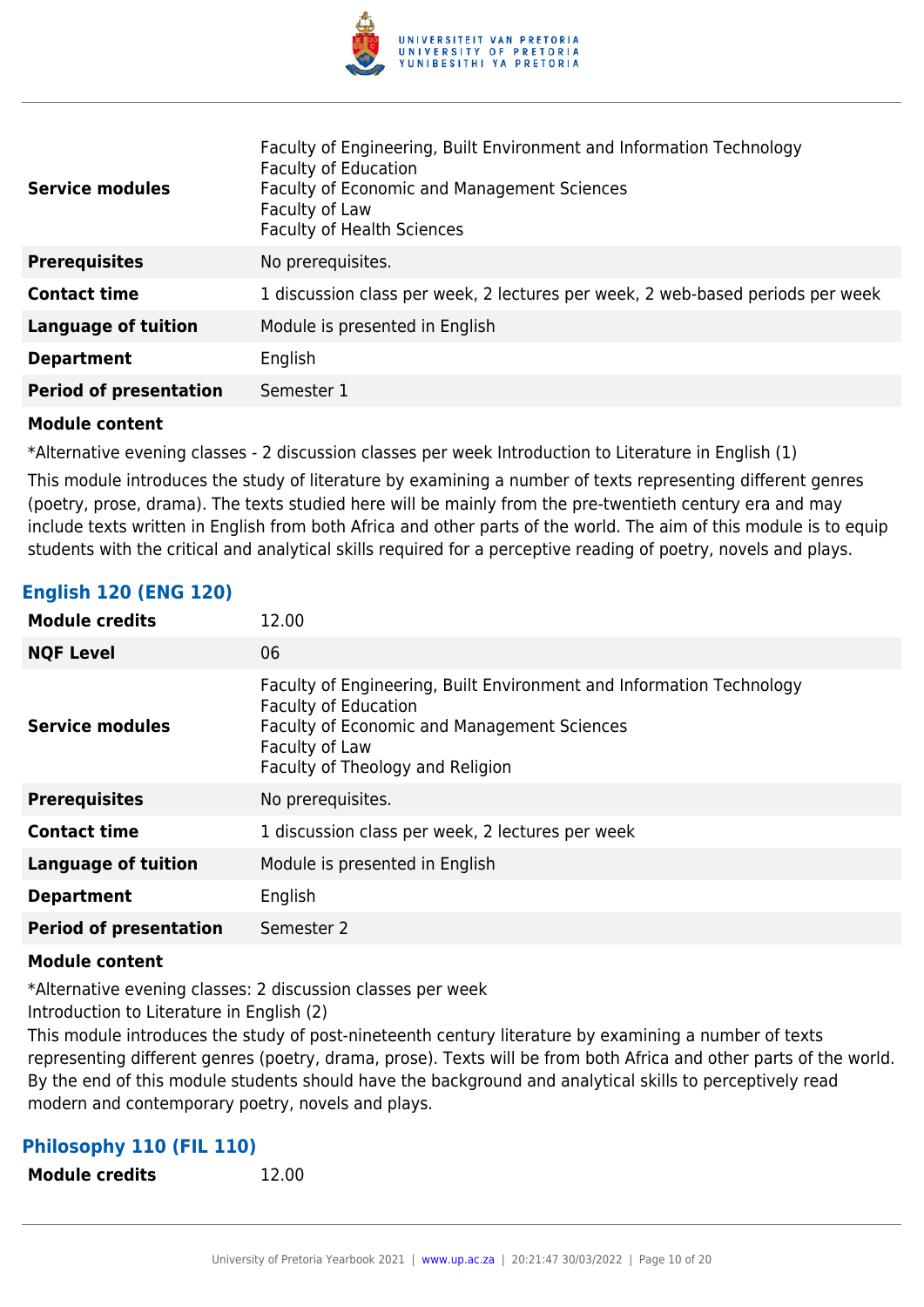

| <b>NQF Level</b>              | 05                                                                                     |
|-------------------------------|----------------------------------------------------------------------------------------|
| <b>Service modules</b>        | Faculty of Engineering, Built Environment and Information Technology<br>Faculty of Law |
| <b>Prerequisites</b>          | No prerequisites.                                                                      |
| <b>Contact time</b>           | 1 discussion class per week, 3 lectures per week                                       |
| <b>Language of tuition</b>    | Module is presented in English                                                         |
| <b>Department</b>             | Philosophy                                                                             |
| <b>Period of presentation</b> | Semester 1                                                                             |

Introduction to Philosophy

The two semester modules at first-year level introduce students to four main subfields of philosophy, namely metaphysics, epistemology, ontology and ethics. This module introduces students to two of these subfields, namely epistemology and metaphysics with reference to the work of a range of scholars from the Global South and the West. Students will become acquainted with the nature of philosophical reflection by exploring a number of classical philosophical themes in each subfield. Throughout the module there is an emphasis on developing those critical thinking, reading and writing skills that are required in Philosophy, while students become acquainted with the power of critique as critical judgment and discernment.

### **Philosophy 120 (FIL 120)**

| <b>Module credits</b>         | 12.00                                                                                  |
|-------------------------------|----------------------------------------------------------------------------------------|
| <b>NQF Level</b>              | 05                                                                                     |
| <b>Service modules</b>        | Faculty of Engineering, Built Environment and Information Technology<br>Faculty of Law |
| <b>Prerequisites</b>          | No prerequisites.                                                                      |
| <b>Contact time</b>           | 1 discussion class per week, 3 lectures per week                                       |
| <b>Language of tuition</b>    | Module is presented in English                                                         |
| <b>Department</b>             | Philosophy                                                                             |
| <b>Period of presentation</b> | Semester 2                                                                             |

#### **Module content**

Introduction to Philosophy

The two semester modules at first-year level introduce students to four main subfields of philosophy, namely metaphysics, epistemology, ontology and ethics. This module introduces students to two of these subfields, namely ontology and ethics and the emphasis is on texts by African and Western scholars. Students will become acquainted with the nature of philosophical reflection by exploring a number of classical philosophical themes in each subfield. Throughout the module there is an emphasis on developing those critical thinking, reading and writing skills that are required in Philosophy, while students become acquainted with the power of critique as critical judgment and discernment.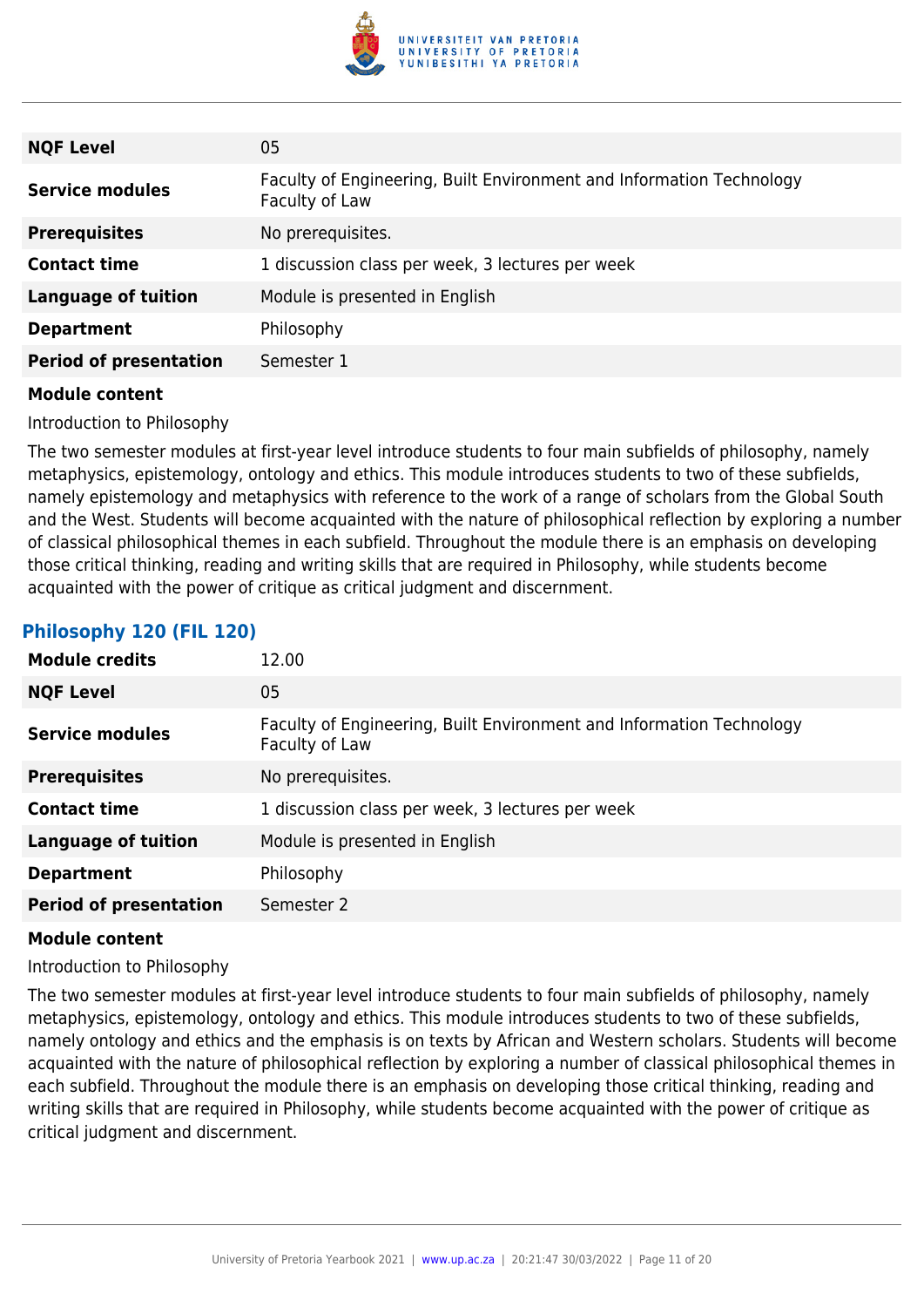

### **Theory of religion 110 (REL 110)**

| <b>Module credits</b>         | 12.00                                                                  |
|-------------------------------|------------------------------------------------------------------------|
| <b>NQF Level</b>              | 05                                                                     |
| <b>Service modules</b>        | <b>Faculty of Education</b><br><b>Faculty of Humanities</b>            |
| <b>Prerequisites</b>          | No prerequisites.                                                      |
| <b>Contact time</b>           | 1 discussion class per week, 2 lectures per week, 2 tutorials per week |
| <b>Language of tuition</b>    | Module is presented in English                                         |
| <b>Department</b>             | <b>Religion Studies</b>                                                |
| <b>Period of presentation</b> | Semester 1                                                             |

### **Module content**

What is religion? The functions of religion. Studying religion. Perspectives on religion. Common concepts and key terms in various religions will be dealt with - also generic dimensions and aspects. The interdependence of religion, culture and society.

### **Kaleidoscope of religions 120 (REL 120)**

| <b>Module credits</b>         | 12.00                                                                  |
|-------------------------------|------------------------------------------------------------------------|
| <b>NQF Level</b>              | 05                                                                     |
| <b>Service modules</b>        | <b>Faculty of Education</b><br><b>Faculty of Humanities</b>            |
| <b>Prerequisites</b>          | No prerequisites.                                                      |
| <b>Contact time</b>           | 1 discussion class per week, 2 lectures per week, 2 tutorials per week |
| <b>Language of tuition</b>    | Module is presented in English                                         |
| <b>Department</b>             | <b>Religion Studies</b>                                                |
| <b>Period of presentation</b> | Semester 2                                                             |
|                               |                                                                        |

#### **Module content**

The occurrence of religion in societies. Types of religion. Primal religions. Christianity, Judaism, Islam. A variety of religions will be addressed: capita selecta will be made from Christianity; Hinduism; Buddhism; New Religions; New Age; main developments in the world and South Africa.

### **Psychology 110 (SLK 110)**

| <b>Module credits</b>  | 12.00                                                                                                                                                                                    |
|------------------------|------------------------------------------------------------------------------------------------------------------------------------------------------------------------------------------|
| <b>NQF Level</b>       | 05                                                                                                                                                                                       |
| <b>Service modules</b> | Faculty of Engineering, Built Environment and Information Technology<br><b>Faculty of Education</b><br><b>Faculty of Health Sciences</b><br>Faculty of Natural and Agricultural Sciences |
| <b>Prerequisites</b>   | No prerequisites.                                                                                                                                                                        |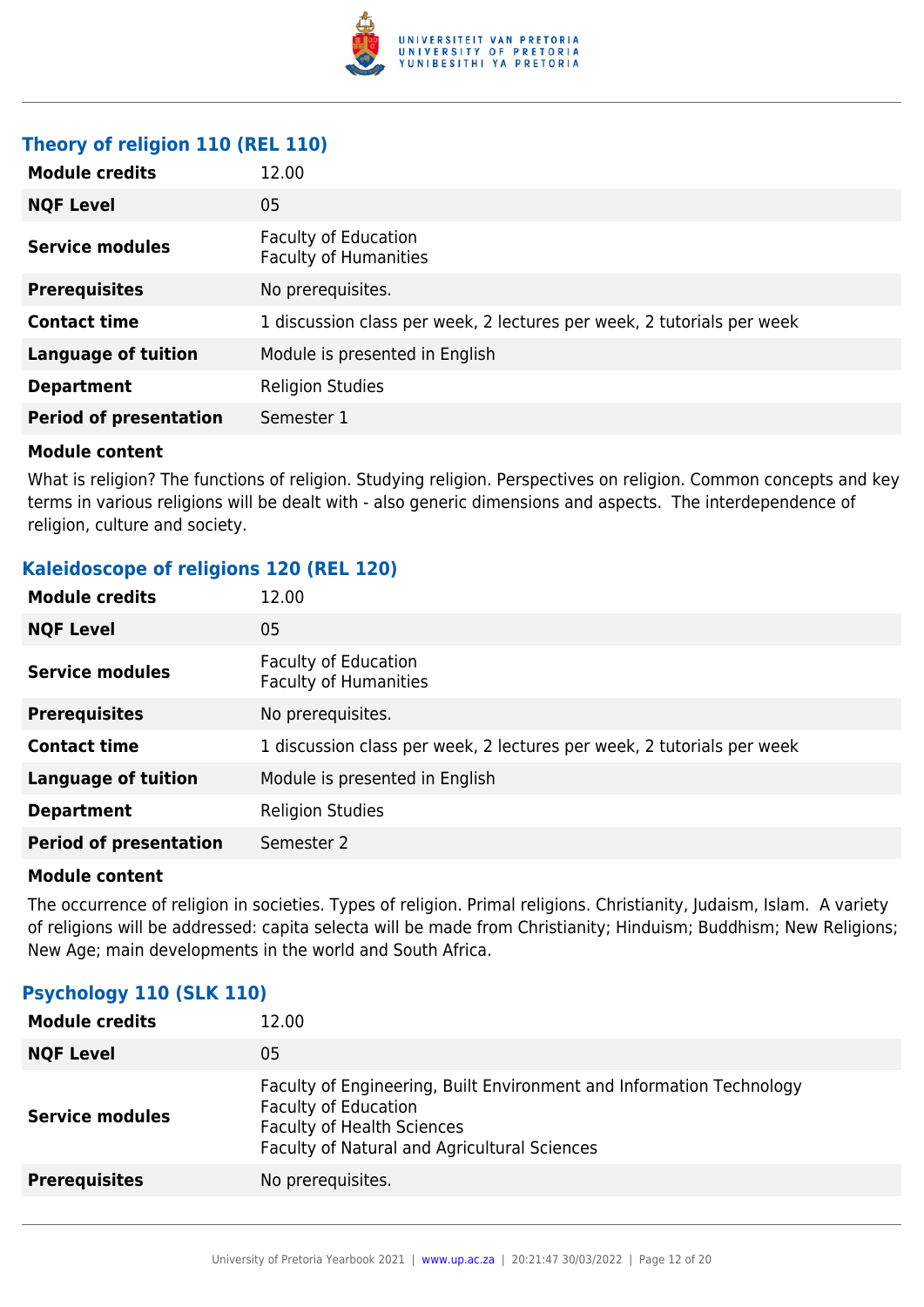

| <b>Contact time</b>           | 2 discussion classes per week, 2 lectures per week |
|-------------------------------|----------------------------------------------------|
| <b>Language of tuition</b>    | Module is presented in English                     |
| <b>Department</b>             | Psychology                                         |
| <b>Period of presentation</b> | Semester 1                                         |

This module is a general orientation to Psychology. An introduction is given to various theoretical approaches in Psychology, and the development of Psychology as a science is discussed. Selected themes from everyday life are explored and integrated with psychological principles. This module focuses on major personality theories. An introduction is given to various paradigmatic approaches in Psychology.

### **Psychology 120 (SLK 120)**

| <b>Module credits</b>         | 12.00                                                                                                                                                                                    |
|-------------------------------|------------------------------------------------------------------------------------------------------------------------------------------------------------------------------------------|
| <b>NQF Level</b>              | 05                                                                                                                                                                                       |
| Service modules               | Faculty of Engineering, Built Environment and Information Technology<br><b>Faculty of Education</b><br><b>Faculty of Health Sciences</b><br>Faculty of Natural and Agricultural Sciences |
| <b>Prerequisites</b>          | No prerequisites.                                                                                                                                                                        |
| <b>Contact time</b>           | 2 discussion classes per week, 2 lectures per week                                                                                                                                       |
| <b>Language of tuition</b>    | Module is presented in English                                                                                                                                                           |
| <b>Department</b>             | Psychology                                                                                                                                                                               |
| <b>Period of presentation</b> | Semester 2                                                                                                                                                                               |

#### **Module content**

This module introduces the student to a basic knowledge and understanding of the biological basis of human behaviour. The module addresses the key concepts and terminology related to the biological subsystem, the rules and principles guiding biological psychology, and identification of the interrelatedness of different biological systems and subsystems. In this module various cognitive processes are studied, including perception, memory, thinking, intelligence and creativity. Illustrations are given of various thinking processes, such as problem solving, critical, analytic and integrative thinking.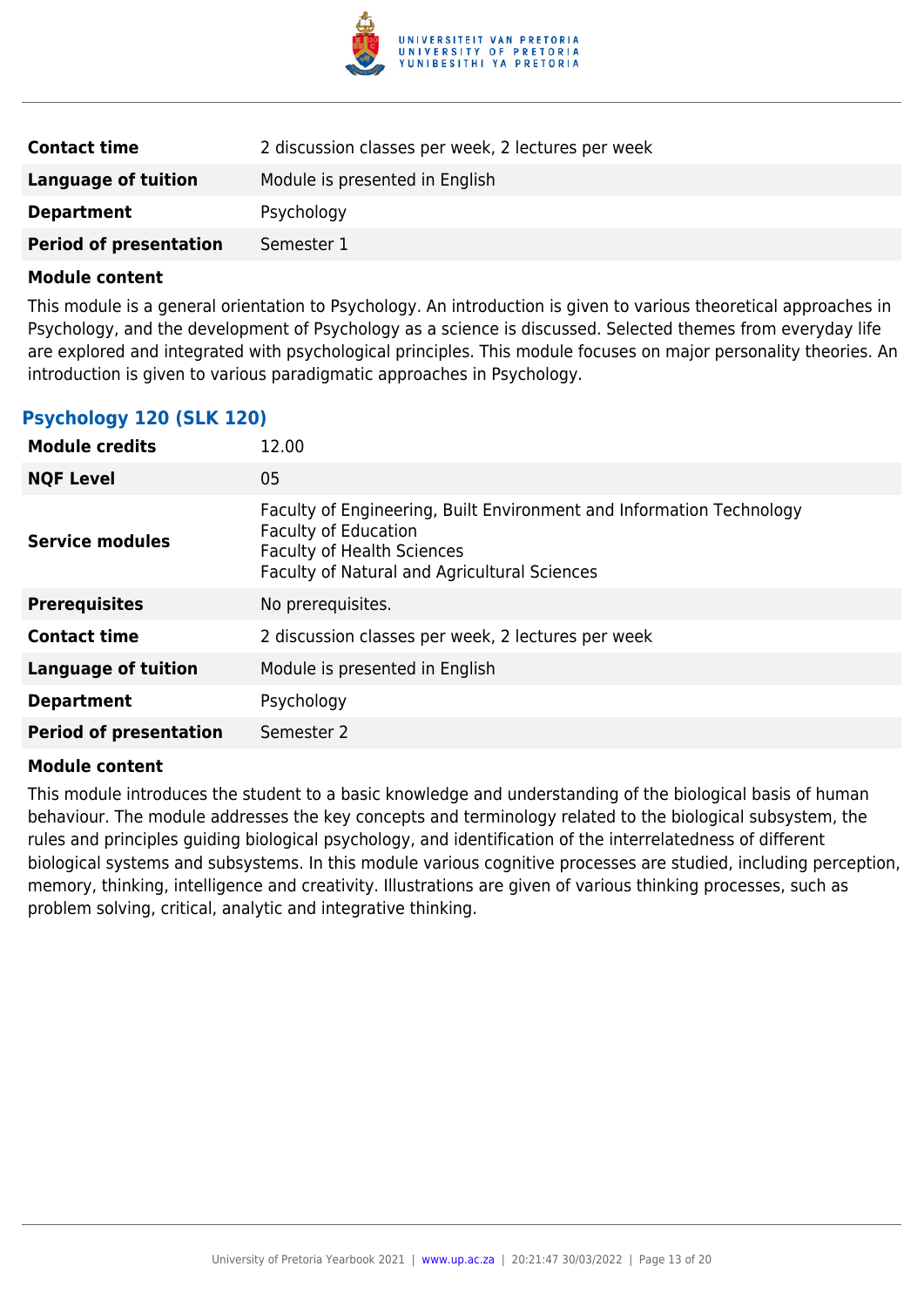

## Curriculum: Year 2

### **Minimum credits: 126**

To be promoted to the third year of study, a student should pass all the core modules prescribed for the second year of study.

### **Core modules**

### **Fine arts (2) 201 (BKK 201)**

| <b>Module credits</b>         | 52.00                                                                    |
|-------------------------------|--------------------------------------------------------------------------|
| <b>NQF Level</b>              | 07                                                                       |
| <b>Prerequisites</b>          | BKK 101, VIT 101, VKK 123, VKK 121.                                      |
| <b>Contact time</b>           | 1 lecture per week, 2 discussion classes per week, 4 practicals per week |
| <b>Language of tuition</b>    | Module is presented in English                                           |
| <b>Department</b>             | School of the Arts                                                       |
| <b>Period of presentation</b> | Year                                                                     |

### **Module content**

\*Requires departmental selection

During the second foundational year, students will continue with their exploration of a range of 2D, 3D and digital mediums and processes as practiced in various studio modalities, including graphic printmaking, painting, sculpture, drawing and digital laboratories. The subject will enhance students' intermediate technical abilities and artistic expression related to ideas, formal aspects, materials and techniques through the processes of conceptualisation, observation, visualisation, materialisation, experimentation, documentation, representation and presentation of artworks. Students will discover process-orientated research methods through their practice. Through themed projects and self-study, students will explore critical concepts and methods in historical and contemporary art practices and interpret their significance to their own work.

### **Community arts in practice 210 (SOA 210)**

| <b>Module credits</b>         | 6.00                             |
|-------------------------------|----------------------------------|
| <b>NQF Level</b>              | 06                               |
| <b>Prerequisites</b>          | No prerequisites.                |
| <b>Contact time</b>           | 1 other contact session per week |
| <b>Language of tuition</b>    | Module is presented in English   |
| <b>Department</b>             | School of the Arts               |
| <b>Period of presentation</b> | Year                             |

### **Module content**

Programme-specific execution of a community-related project.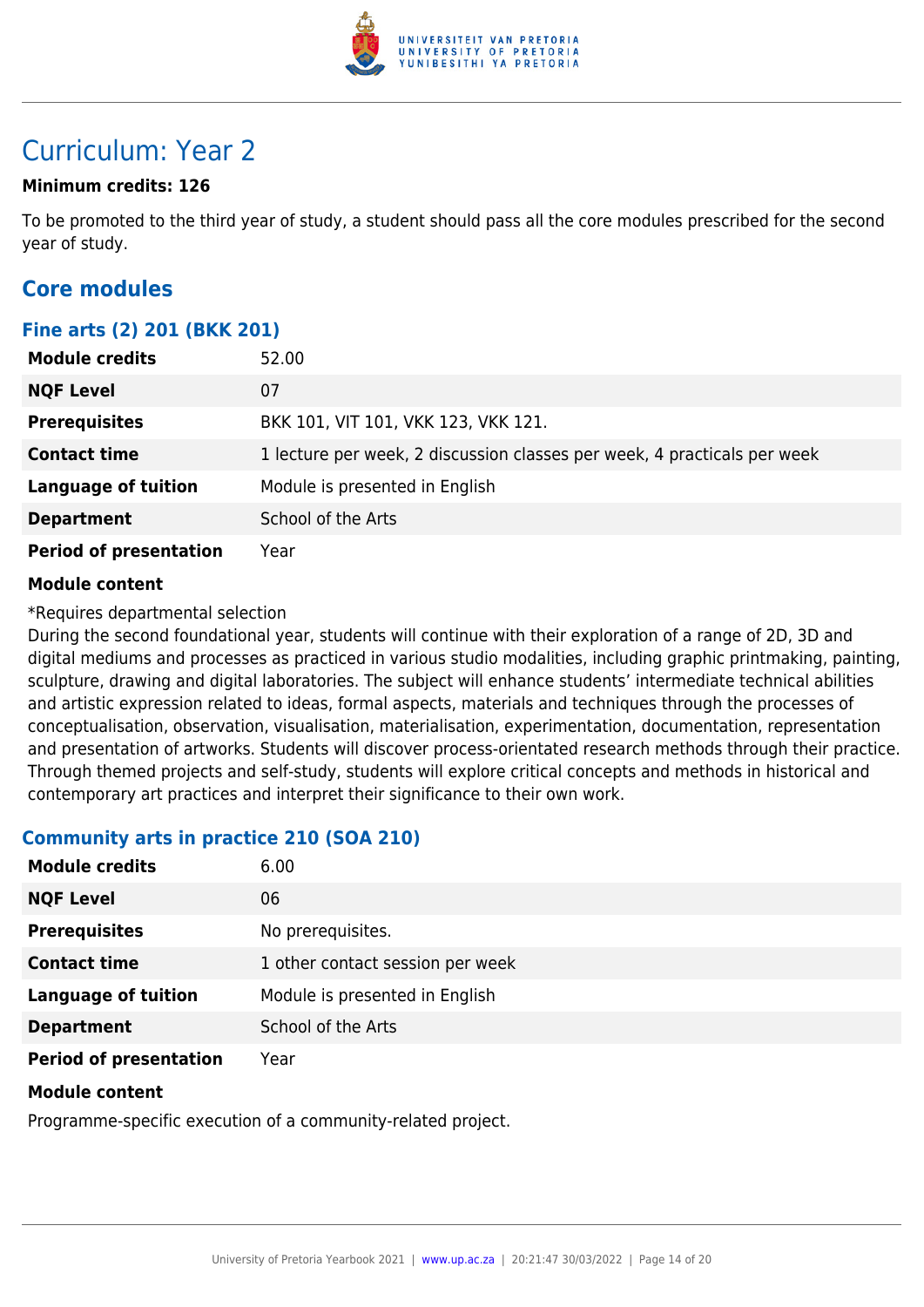

### **Professional art practice (2) 201 (VIT 201)**

| <b>Module credits</b>         | 28.00                                                                    |
|-------------------------------|--------------------------------------------------------------------------|
| <b>NQF Level</b>              | 06                                                                       |
| <b>Prerequisites</b>          | <b>BKK 101, VIT 101</b>                                                  |
| <b>Contact time</b>           | 1 lecture per week, 2 discussion classes per week, 4 practicals per week |
| <b>Language of tuition</b>    | Module is presented in English                                           |
| <b>Department</b>             | School of the Arts                                                       |
| <b>Period of presentation</b> | Year                                                                     |

### **Module content**

\*Requires departmental selection

This module offers occupational related preparation by providing opportunities for students to participate in art education, community engagements and the art industry. Further, the module will provide opportunity for students to: Develop the promotional and entrepreneurial aspects of their personal art practice through creating marketing material and proposal writing; Develop their research, teaching and communication skills through peer teaching; Foster independent learning through a self-study component in a hybrid learning environment; Develop foundational skills in ethics; Participate in orientation towards a community engagement project; and apply skills and knowledge through curatorial practice or similar codified art practices.

### **Visual culture studies 211 (VKK 211)**

| <b>Module credits</b>         | 20.00                                                                |
|-------------------------------|----------------------------------------------------------------------|
| <b>NQF Level</b>              | 06                                                                   |
| <b>Service modules</b>        | Faculty of Engineering, Built Environment and Information Technology |
| <b>Prerequisites</b>          | No prerequisites.                                                    |
| <b>Contact time</b>           | 1 discussion class per week, 2 lectures per week                     |
| <b>Language of tuition</b>    | Module is presented in English                                       |
| <b>Department</b>             | School of the Arts                                                   |
| <b>Period of presentation</b> | Semester 1                                                           |

#### **Module content**

Gender, sexuality and visual representation

Introduction to the representation of sex, gender and sexuality in visual culture. Gender theory and terminology related to feminism, masculinity studies and *lbgtg* theory (lesbian, bisexual, gay, transgendered, queer) are unpacked. Themes and issues in gender and identity politics such as the male hero, the nude in late 19th century art, the femme fatale, hysteria, androgyny and transsexuality are dealt with. Sexuality and gender issues across a range of visual cultural such as soaps, sitcoms, artworks, advertisements, fashion, music videos and films are addressed.

### **Visual culture studies 221 (VKK 221)**

**Module credits** 20.00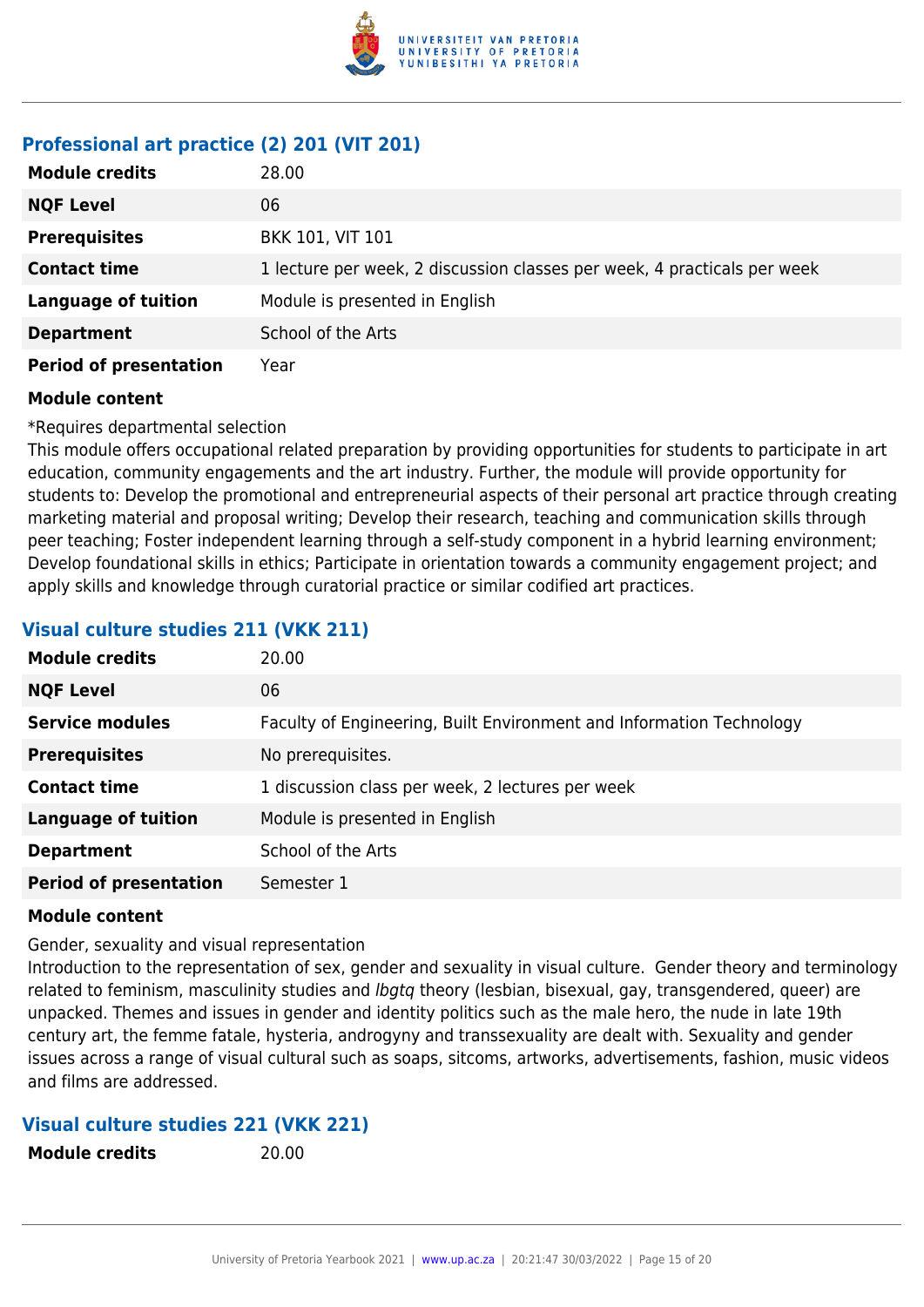

| <b>NQF Level</b>              | 06                                               |
|-------------------------------|--------------------------------------------------|
| <b>Prerequisites</b>          | No prerequisites.                                |
| <b>Contact time</b>           | 1 discussion class per week, 2 lectures per week |
| <b>Language of tuition</b>    | Module is presented in English                   |
| <b>Department</b>             | School of the Arts                               |
| <b>Period of presentation</b> | Semester 2                                       |

Visual (Post)colonialisms

This module investigates aspects of Africanness, Afrocentrism, multiculturalism, transnationalism and the African diaspora and studies a cross section of work including traditional art, tourist art and the hybrid aesthetics of contemporary African art and visual culture. The module also focuses on the ideology of imperialism and colonialism and its influence on art and visual culture from the nineteenth century onwards. The influence of postcolonial thinking on the deconstruction of the ideology of colonialism is highlighted with reference to landscape and memory, the exotic and primitivism in South African visual culture.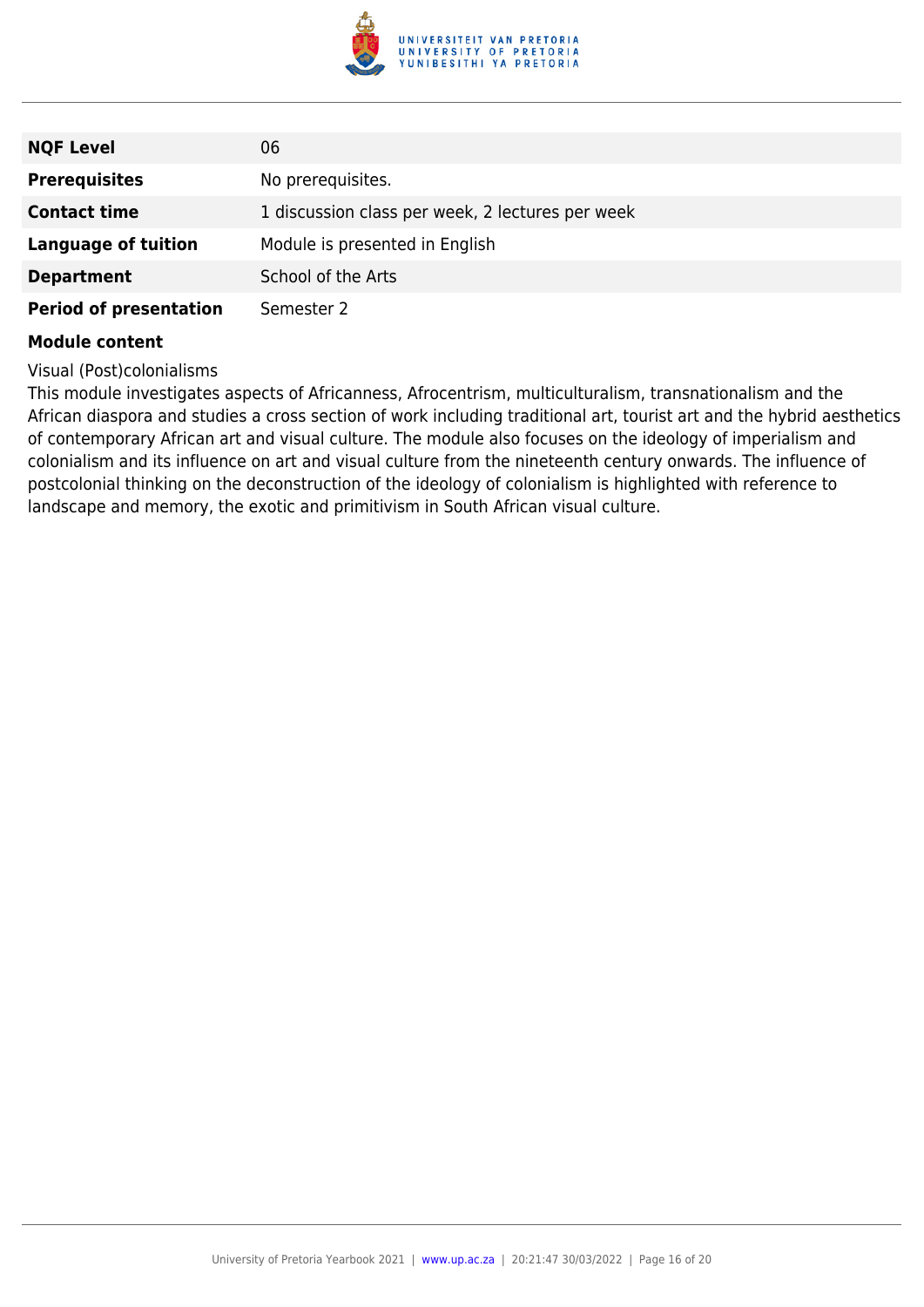

## Curriculum: Year 3

### **Minimum credits: 120**

To be promoted to the fourth year of study, a student should pass all the core modules prescribed for the third year of study.

### **Core modules**

### **Fine arts (3) 301 (BKK 301)**

| <b>Module credits</b>         | 60.00                                                                    |
|-------------------------------|--------------------------------------------------------------------------|
| <b>NQF Level</b>              | 07                                                                       |
| <b>Prerequisites</b>          | BKK 201, VIT 201, VKK 211, VKK 221.                                      |
| <b>Contact time</b>           | 1 lecture per week, 2 discussion classes per week, 4 practicals per week |
| <b>Language of tuition</b>    | Module is presented in English                                           |
| <b>Department</b>             | School of the Arts                                                       |
| <b>Period of presentation</b> | Year                                                                     |

### **Module content**

\*Requires departmental selection

This module will focus on the integration of skills and knowledge acquired thus far, with emphasis on finding a synthesis between ideas, materials, process and theory through a studio-based research approach. Opportunities are provided for students to hone their artistic expression with a focus on experimentation towards their final year of study. Through lectures, consultations and self-study, students will explore concepts and methods in historical and contemporary art practices and their application within personal art practices. Studio projects will gradually merge into a continuous investigation of a self-motivated theme that is grounded in a theoretical understanding of concepts and methods in art. Students will reflect and write on their practice; different modes of presentation will be utilised to provide opportunities for critical reflection and debate.

### **Professional art practice (3) 301 (VIT 301)**

| <b>Module credits</b>         | 30.00                                                                    |
|-------------------------------|--------------------------------------------------------------------------|
| <b>NQF Level</b>              | 07                                                                       |
| <b>Prerequisites</b>          | BKK 201, VIT 201.                                                        |
| <b>Contact time</b>           | 1 lecture per week, 2 discussion classes per week, 4 practicals per week |
| <b>Language of tuition</b>    | Module is presented in English                                           |
| <b>Department</b>             | School of the Arts                                                       |
| <b>Period of presentation</b> | Year                                                                     |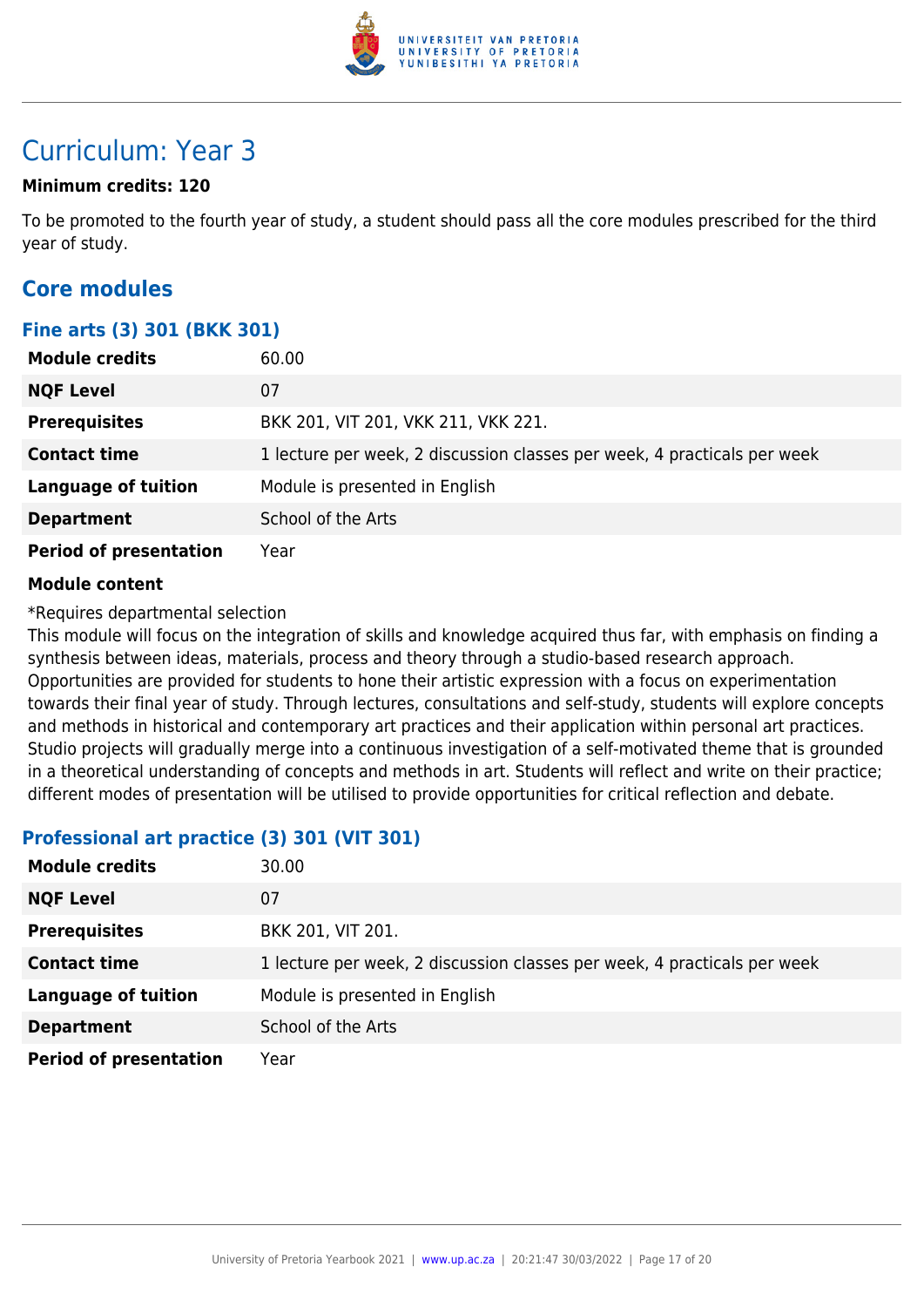

\*Requires departmental selection

This module offers occupational related preparation by providing an opportunity for students to conceptualise, research, develop and manage a real world application of skills and knowledge within the broader creative and art spheres. Students will apply procedural and conceptual knowledge through their participation in a community engagement project. The module will hone students' skills in the entrepreneurial, managerial and promotional aspects of their personal art practice. An opportunity for an internship within the creative or educational sector will provide insight into a selected professional art practice.

### **Visual culture studies 311 (VKK 311)**

| <b>Module credits</b>         | 30.00                                            |
|-------------------------------|--------------------------------------------------|
| <b>NQF Level</b>              | 07                                               |
| <b>Prerequisites</b>          | No prerequisites.                                |
| <b>Contact time</b>           | 1 discussion class per week, 2 lectures per week |
| <b>Language of tuition</b>    | Module is presented in English                   |
| <b>Department</b>             | School of the Arts                               |
| <b>Period of presentation</b> | Semester 1                                       |

### **Module content**

Post/Modernities: Contemporary discourses

This module investigates Modernism and Postmodernism as the dominant aesthetic, discursive and visual paradigms of the 20th and 21st centuries. Key concepts in these discourses and counter-discourses are highlighted and explored, such as the creation of modern subjectivity, the beautiful and the sublime, the avant garde, the metaphysics of presence, originality, authorship, hermeneutics, the "language turn", différance and the so-called "end of art". Theorist may include: Kant, Heidegger, Derrida and Foucault.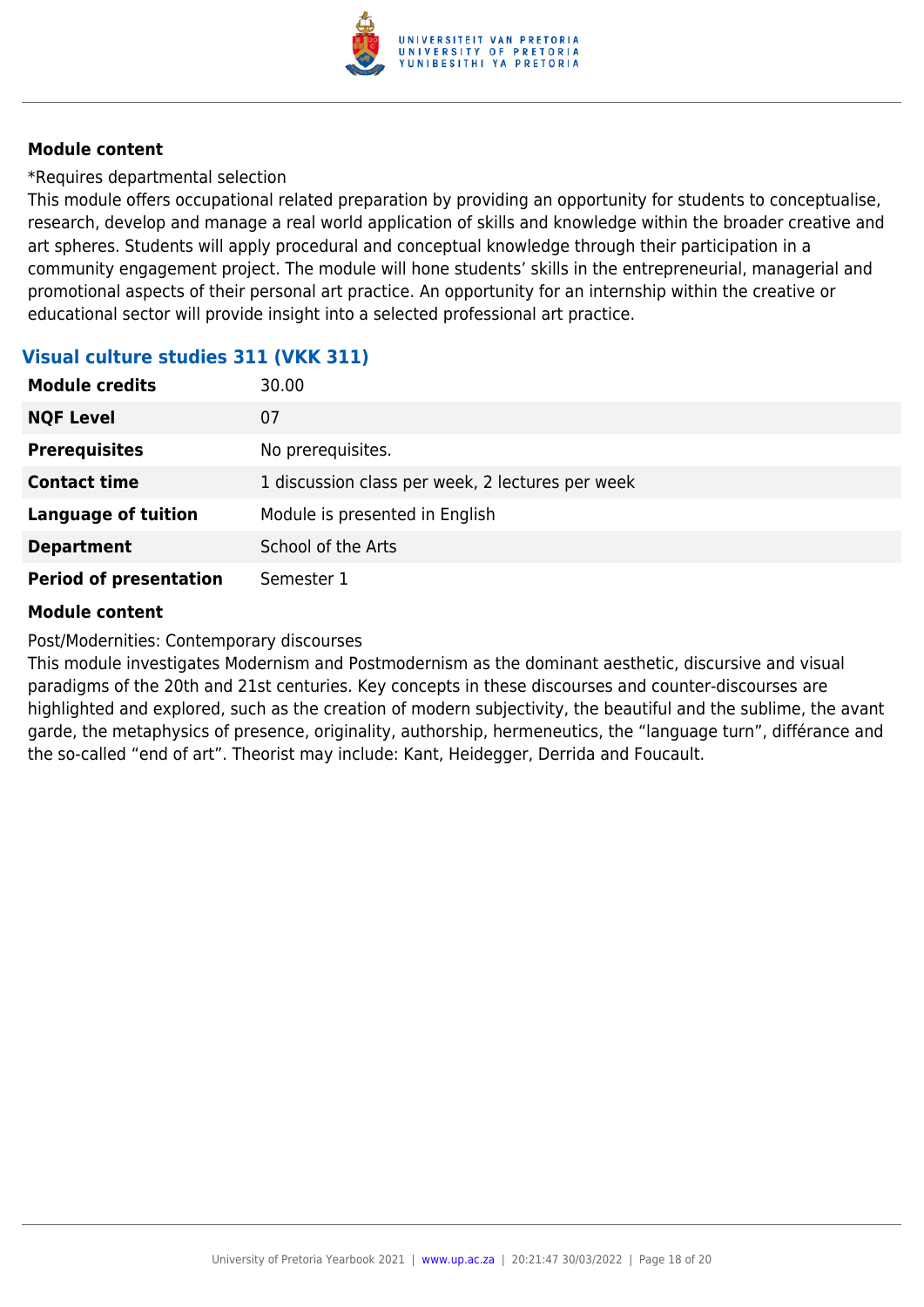

## Curriculum: Final year

**Minimum credits: 120**

### **Core modules**

### **Fine arts (4) 400 (BKK 400)**

| <b>Module credits</b>         | 60.00                                                                          |
|-------------------------------|--------------------------------------------------------------------------------|
| <b>NQF Level</b>              | 08                                                                             |
| <b>Prerequisites</b>          | BKK 301, VIT 301, VKK 311                                                      |
| <b>Contact time</b>           | 1 discussion class per week, 1 lecture per week, 5 practical sessions per week |
| <b>Language of tuition</b>    | Module is presented in English                                                 |
| <b>Department</b>             | School of the Arts                                                             |
| <b>Period of presentation</b> | Year                                                                           |

### **Module content**

### \*Requires departmental selection

Guided independent artistic research at honours level and specialisation within a studio modality/medium to demonstrate professional attributes. Opportunities are provided for students to develop a coherent and creative body of work through experimental and process-orientated studio-based research practice. Students will apply advanced skills of conceptualisation, visualisation, materialisation, documentation, representation and/or presentation, to determine a self-motivated project that is grounded in a theoretical understanding of concepts and methods in historical and contemporary art. Students will reflect and write on their practice; different modes of presentation will be utilised to provide opportunities for critical reflection and debate.

### **Fine Arts 401 (BKK 401)**

| <b>Module credits</b>         | 20.00                                           |
|-------------------------------|-------------------------------------------------|
| <b>NQF Level</b>              | 08                                              |
| <b>Prerequisites</b>          | BKK 301, VIT 301, VKK 311.                      |
| <b>Contact time</b>           | 1 discussion class per week, 1 lecture per week |
| <b>Language of tuition</b>    | Module is presented in English                  |
| <b>Department</b>             | School of the Arts                              |
| <b>Period of presentation</b> | Year                                            |